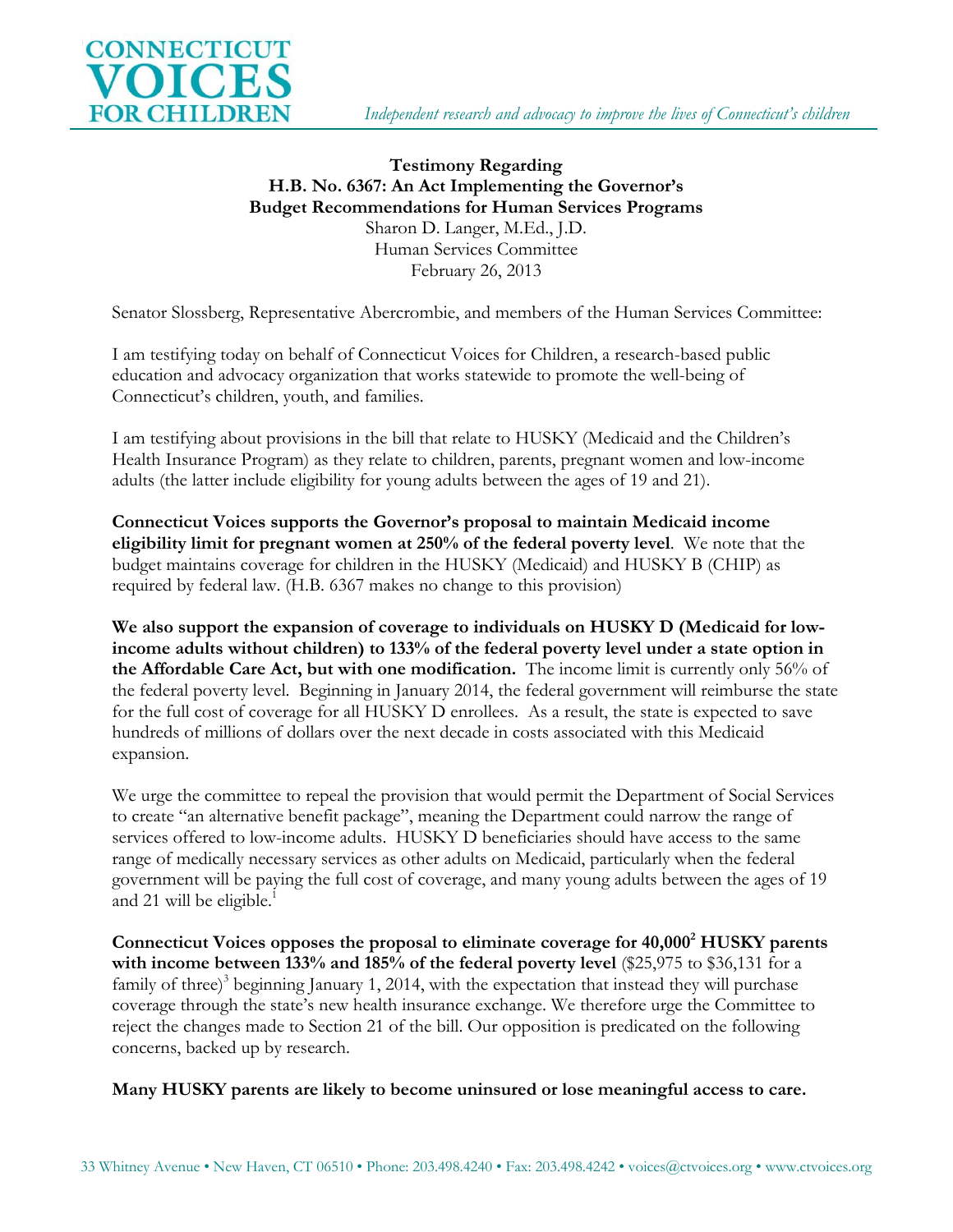The overarching goal of the Affordable Care Act is to increase the number of individuals and families with insurance coverage and access to needed health care. This will come from both the Medicaid expansion and the opportunity of the *currently uninsured* population in Connecticut to purchase insurance through the exchange, beginning in 2014. It runs counter to the purpose of the Act to end insurance coverage for low-income parents, and create an unnecessary risk that many of them will join the ranks of the uninsured. Research *and common sense* demonstrate that even with subsidies many of these parents will forego coverage and/or needed care due to unaffordable costs of the exchange plans. 45

Based on the standard plan design adopted by the health insurance exchange board, an individual with family income between 150% FPL and 185% FPL (between \$29,295 and \$36,131 for a family of three) would be subject to a \$250.00 deductible before her insurance will cover medical visits (other than preventive care) and tests. Once the deductible is met, co-pays would be \$15.00 for a doctor visit for an injury or illness, \$30.00 to see a specialist, and \$50.00 for a CT Scan or MRI. For an individual with income at 133% FPL (\$25,975 for a family of three), there is no deductible; however, co-pays are \$5.00 for a medical visit for an injury or illness and \$15.00 to see a specialist. CT Scans or MRIs would still cost \$50.00. Prescription medications would cost between \$5.00 and \$40.00 for individuals with income between 133% FPL and 185% FPL.<sup>6</sup> These costs are too high for struggling low-income families and may mean that families that pay the premiums for coverage will still forego care. Low-income families might even avoid free preventive care due to the risk that it could lead to costly non-preventive services. Several studies show that even nominal cost-sharing, such as a \$2 copay imposed on Medicaid beneficiaries in Utah<sup>7</sup>, causes low-income individuals to forgo medically necessary care, resulting in adverse outcomes and increased emergency room use<sup>8</sup>. Copayments are particularly harmful to vulnerable individuals with chronic conditions such as diabetes or mental illness whose need for multiple medications and more frequent care can make even nominal costs prohibitive.

## **HUSKY coverage is tailored to the needs of low-income families.**

Currently, HUSKY A parents pay no premiums or other out-of-pocket costs, and have access to medically necessary transportation, dental and behavioral health, and substance abuse services, as well as prescriptions without co-pays. Transportation to medical appointments is not a covered service provided by an exchange health plan, dental coverage may be available through the exchange, but at an additional and unsubsidized cost, and access to behavioral health services is limited or too expensive under many commercial plans. There is tremendous concern that individuals whose mental health conditions are controlled with psychiatric medications will forego those drugs if they have to pay even nominal amounts. It is very likely that many of these parents, struggling to pay rent, utilities, food, clothing, and other essential items for their children, will forego paying for their own health insurance coverage, rather than skimp on supports for the family as a whole.

## **Children on HUSKY may lose coverage or access to care if their parents lose coverage.**

Children on HUSKY with family income up to 185% of the federal poverty level remain eligible for HUSKY A until 2019 under the Affordable Care Act. We are, however, very concerned about the effects of the parent's loss of coverage on their children's access to coverage and care. Research demonstrates that when whole families are covered together the number of children who are insured and have access to care is much higher. $\degree$  Insured children with uninsured parents are nearly 2.5 times more likely to experience an insurance coverage gap than insured children with insured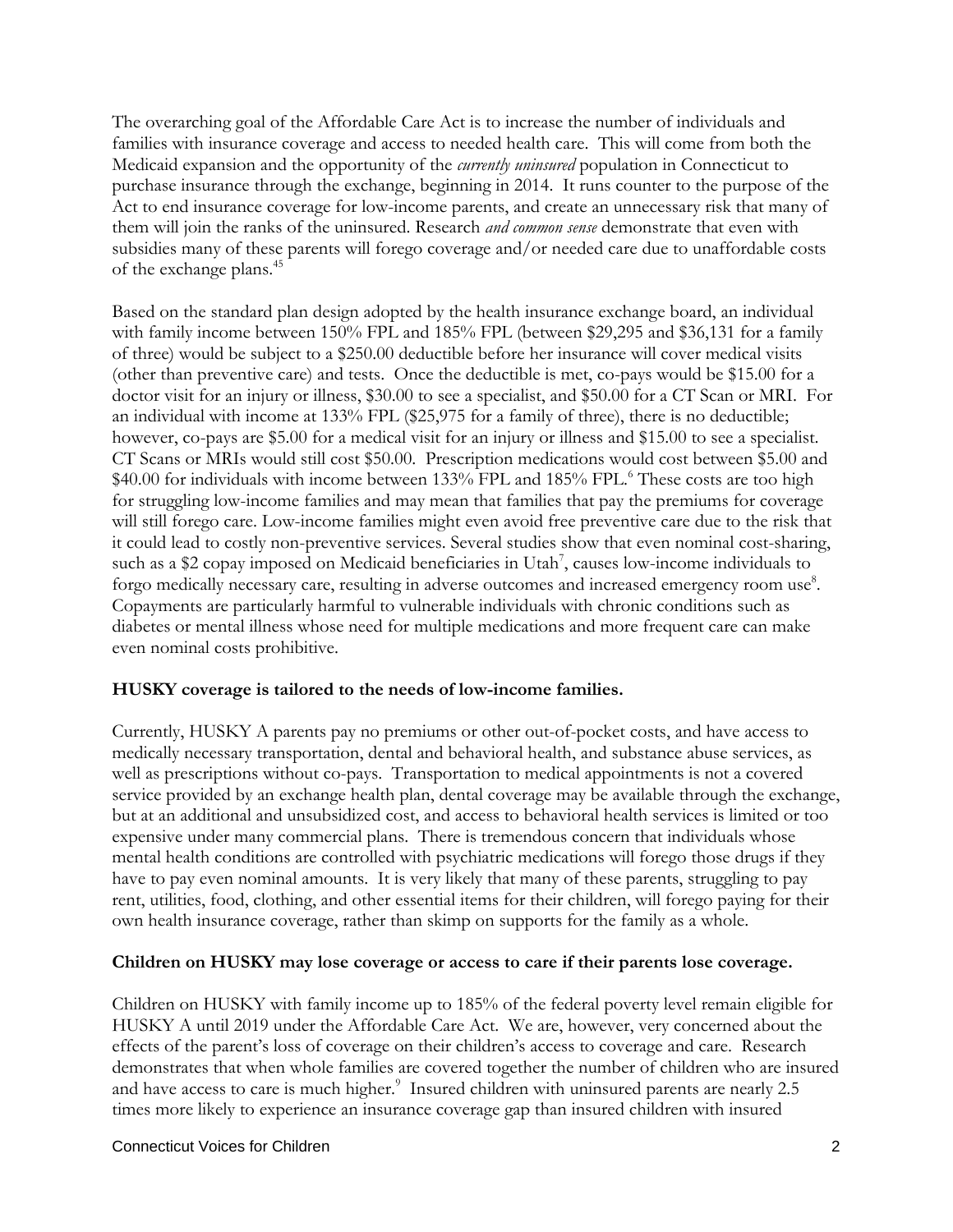parents.<sup>10</sup> Insured children with uninsured parents are at greater risk of having unmet health care needs and having never received at least one preventive counseling service.<sup>11</sup> A child with publicly insured parents is about 8 times more likely to be enrolled in public coverage compared to a child whose parent is uninsured.<sup>12</sup> Moreover, whether children get health care is related to parental use of health care, and – not surprisingly but significantly – "the health of parents can play an important role in the well-being of their children."<sup>13</sup>

Connecticut can be proud of the progress it has made in reducing the number of uninsured children<sup>14</sup> over the last 15 years – due in no small measure to the success of the HUSKY program. This is no time to risk increasing the number of uninsured children and parents.

**Connecticut Voices opposes the elimination of the Behavioral Health Partnership Oversight Council. (Secs. 28, 29, 30, 31, 53 (Sec. 53 repeals Sec. 17a-22j which authorizes the Council).**  I am a member of the Council and co-chair of the Coordination of Care Committee. Eliminating the Council would have little impact on the state budget (the only appropriated funding is for a legislative staff person), but could have a deleterious effect on the great work of the Partnership. The Partnership has only recently expanded to potentially cover all 600,000 individuals – children and adults – on Medicaid and CHIP (HUSKY B). This is no time to reduce transparency, oversight, and consumer input with regard to mental health services in our state. This is especially true when so much public attention is on access to mental health care in general. The Coordination of Care Committee has terrific participation by consumers and family members of those who utilize the services of the Partnership. The Council has done a good job of streamlining our efforts, for example, by reducing the number of committees, and meeting every other month in the case of the Coordination of Care Committee. We need to build on the success of the Partnership, and that can only be done in collaboration with the many stakeholders on the Council – providers, state agencies, consumers, their family members, and advocates. We urge you to support the continuation of the Council.

**We also oppose the elimination of the Department of Social Services obligation to report to the Council on Medical Assistance Program Oversight the extent to which it is providing foreign language interpretation in the Medicaid and CHIP programs. (Sec. 16, amending Sec. 17b-28(e))**. According to the Governor's budget proposal foreign language interpretation service is being provided by the medical ASO, Community Health Network of Connecticut (CHNCT). Under the Children's Health Insurance Program Reauthorization Act of 2009 (CHIPRA), states are eligible to receive an enhanced federal match of 75 cents on the dollar for medical interpretation. It is important for the Medicaid Council and this Committee to understand whether the Department is engaged in this federal revenue maximization effort. The goal of foreign language interpretation is to help ensure that families with limited English are able to actively engage with providers in health care decision making, understand how to take their medications and otherwise benefit from the care they receive.

**We also oppose the following funding reductions proposed by the Governor. Such reductions do not require a statutory change to implement, but would negatively impact the HUSKY program for children, pregnant women and parents.** 

**1. Reduction in funding for the 2-1-1/United Way HUSKY Infoline** by 52% in FY14 and elimination of all funding in FY15. HUSKY Infoline provides one-on-one assistance with eligibility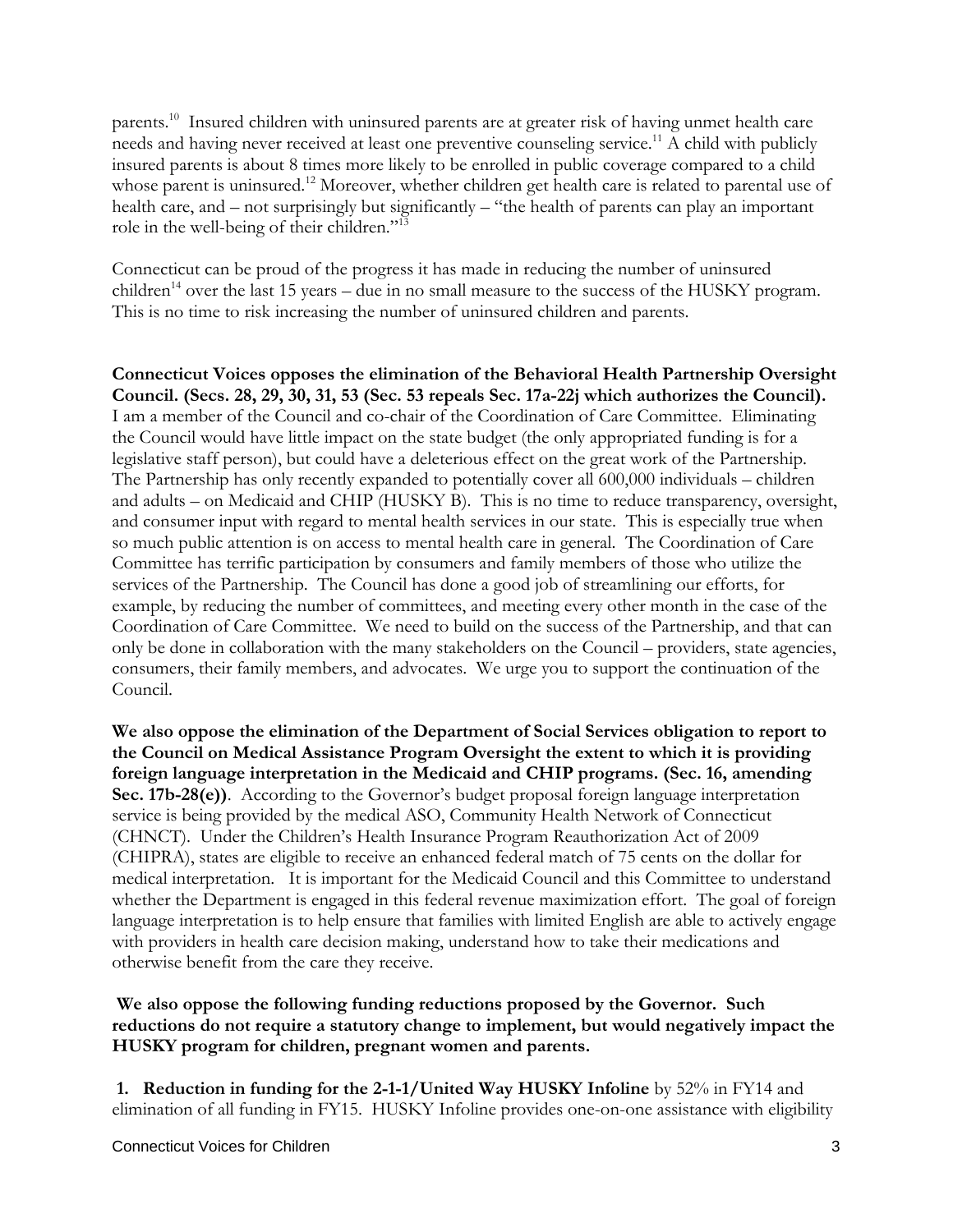and access to care issues specifically related to the HUSKY program. Given the anticipated changes to the HUSKY program in 2014 under health reform, the in-depth expertise of the staff of Infoline will be needed more than ever to assist families.

**2. Reduction in funding for community-based Healthy Start programs by 60%.** Healthy Start assists pregnant women to access health coverage and prenatal care.

**3. Elimination of funding for independent performance monitoring** in the HUSKY Program (\$219,000 per year, though 50% of this cost is reimbursed by the federal government). Independent performance monitoring has been state-funded since 1995 and is conducted by Connecticut Voices under a contract between DSS and the Hartford Foundation for Public Giving. This project provides information on enrollment patterns<sup>15</sup>, long-term trends in the use of children's health services, including well-child, dental, emergency, and asthma care.<sup>16</sup> This information is *not* reported by the Department's administrative services organization ("ASO") contractor. The project also provides data on maternal health and birth outcomes in the HUSKY Program, including low birthweight, preterm births, prenatal care, births to teen mothers, and smoking among mothers.<sup>17</sup> This research is based on linked birth-HUSKY enrollment data that is *not* available to the Department's ASO contractor.

During the next biennium when the HUSKY program will be undergoing major changes due to the Affordable Care Act and other initiatives, it is more important than ever that the state maintain its cost-effective investment in oversight and program improvement – a program that serves over  $425,000$  children, parents, and pregnant women.<sup>18</sup>

Thank you for this opportunity to testify regarding H.B. 6367. Please feel free to contact me if you have questions or need additional information.

 $\overline{a}$ <sup>1</sup> **Proposed Amendment to Sec. 17b-261 :**

<sup>(</sup>k) In addition to persons eligible for medical assistance under the provisions of subsections (a) through (j) above, on and after January 1, 2014, medical assistance shall be provided to low-income adults whose income does not exceed 133 percent of the poverty line, in accordance with Section 1902(a)(10)(A)(i)(VIII) of the Social Security Act, without an asset test. The medical assistance provided under this subsection shall be in the same amount, duration and scope as provided to individuals eligible for medical assistance under subsections (a) through (j) above. (l) CGS 17b-261n is repealed effective January 1, 2014. [This section authorizes the existing LIA program.]<br><sup>2</sup> Statement of Ban Barnes, Secretary, Office of Boliou and Management at the meeting of the health incursi

Statement of Ben Barnes, Secretary, Office of Policy and Management at the meeting of the health insurance exchange board (February 21, 2013). Estimate by the Office of Fiscal Analysis last year in its analysis of S.B. 425 was 31,000. There are currently about 145,000 parents on HUSKY A. The anticipated roll-back of eligibility would impact about 27% of the parents.

<sup>&</sup>lt;sup>3</sup> Annual Update of the Poverty Guidelines, 78 Fed. Reg. at 5153 (January 18, 2013).

<sup>&</sup>lt;sup>4</sup> Between 133% and 185% FPL, individuals will be expected to pay between 3% and 5.61% of their income for premiums and as much as \$2,250 for an individual (\$4,500 for a family plan) toward deductibles, co-pays and other out-of-pocket costs depending on the plan and the health of the consumer. Patient Protection and Affordable Care Act "Affordable Care Act" , P.L. 111-148 as amended by P.L. 111-152. Patient Protection and Affordable Care

Act; HHS Notice of Benefit and Payment Parameters for 2014, Proposed Rule, 77 Fed. Reg. at 73173 (December 7, 2012). Even if the parents pay the premiums, they may be discouraged from receiving necessary care due to other out-of-pocket costs, such as co-pays.

<sup>5</sup> See, for example, Ku, L, and Wachino, V, *The Effect of Increased Cost-Sharing in Medicaid: A Summary of Research Findings*, Center on Budget and Policy Priorities, July 7, 2005, available at http://www.cbpp.org/files/5- 31-05health2.pdf

<sup>&</sup>lt;sup>6</sup> See, Health Insurance Exchange Board Approved Standard Plan Design, Appendix B, available at [http://www.ct.gov/hix/lib/hix/Board\\_Approved\\_Standard\\_Plan\\_Designs\\_%2801242013%29.pdf](http://www.ct.gov/hix/lib/hix/Board_Approved_Standard_Plan_Designs_%2801242013%29.pdf)